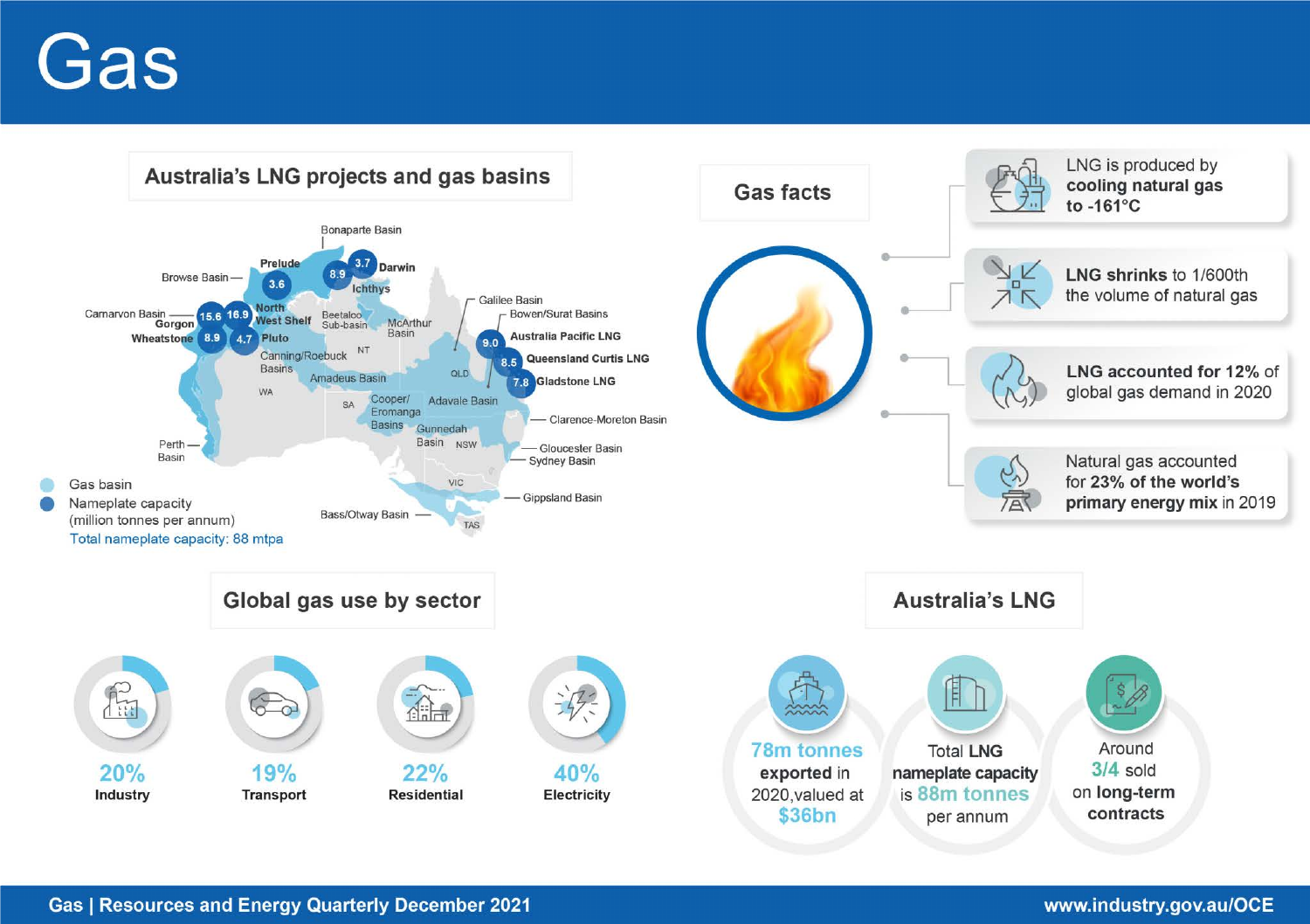# Trade map | December 2021





# **Gas | Resources and Energy Quarterly December 2021**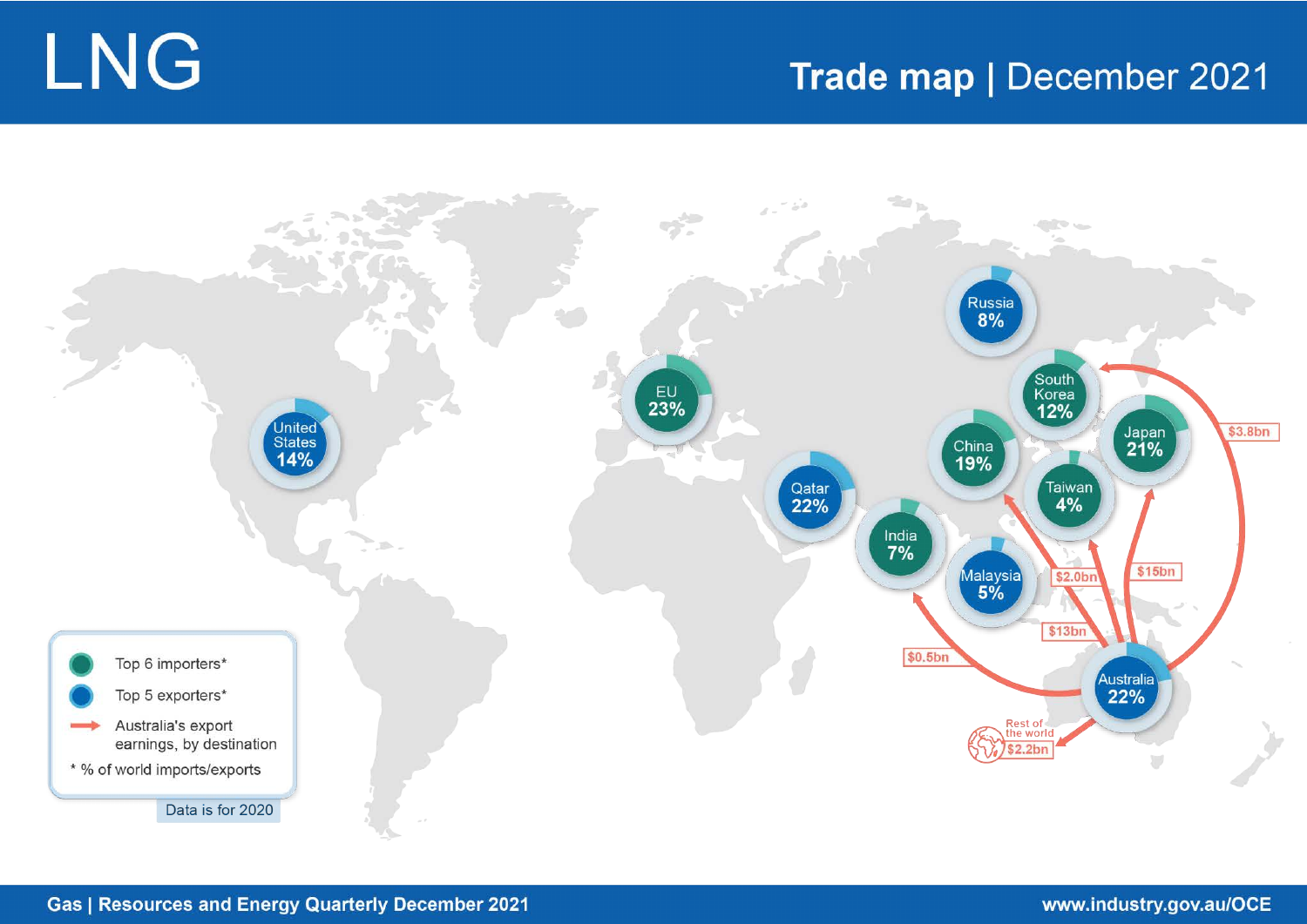# **7.1 Summary**

- Asian LNG spot prices and oil-linked contract prices are expected to moderate in 2022 and 2023, as the LNG market remains well supplied and oil prices stabilise around US\$70 a barrel.
- Australian export volumes are forecast to increase by 6.5% to 82 million tonnes in 2021–22, as major technical issues are resolved at several plants, and stay stable at 82 million tonnes in 2022-23.
- Australia's LNG exports earnings are forecast to rise from \$30 billion in 2020–21 to \$63 billion in 2021–22, as oil-linked contract prices surge. Export earnings are forecast to be \$55 billion in 2022–23.

# **7.2 World trade**

#### LNG trade growth driven by Asia-Pacific

Global LNG trade is expected to grow by 2.5% in 2021, as the global economy shows a strong recovery from the COVID-19 pandemic. A number of extreme weather events also raised demand, as the Northern Hemisphere built inventories after a bitter winter, followed by a hot Asian summer and sustained droughts in South America (that affected hydro generation). Asia remains the key driver of import growth, with an impressive 22% growth expected in 2021, largely driven by Chinese demand. High spot prices weighed on demand in some emerging Asian economies, but overall Asian demand remained high.

Various approaches to net-zero policies are expected to affect demand differently — in some cases, including South Korea and India, supporting higher gas demand and in other cases, such as Japan, moving away from gas as a fuel source.

Export growth has been dominated by North America, largely due to the 50% rise in liquefaction capacity since the beginning of 2020. There has been mixed export performance from other regions; exports from the Asia-Pacific have largely been flat, and the Middle East has seen only moderate growth.

The increase in global trade has resulted in a tightening in the LNG shipping market. Spot charter rates have more than doubled from 2020. Cross Pacific Basin supply routes — from North America into Asia — have seen a considerable increase in traffic, especially through the Panama Canal which saw a record year for LNG tonnage in the US fiscal year 2021 (October 2020 to September 2021).

Global LNG trade is expected to increase by 7.2% in 2022 and by 1.4% in 2023, as demand growth cools following the COVID-19 recovery and the increase in demand from emerging Asia is partially offset by decreasing demand elsewhere. It is expected that there will be periods of market tightness during the outlook as there is minimal supply growth through to 2023. (Figure 7.1).





Source: Source: Nexant (2021) World Gas Model; Department of Industry, Science, Energy and Resources (2021)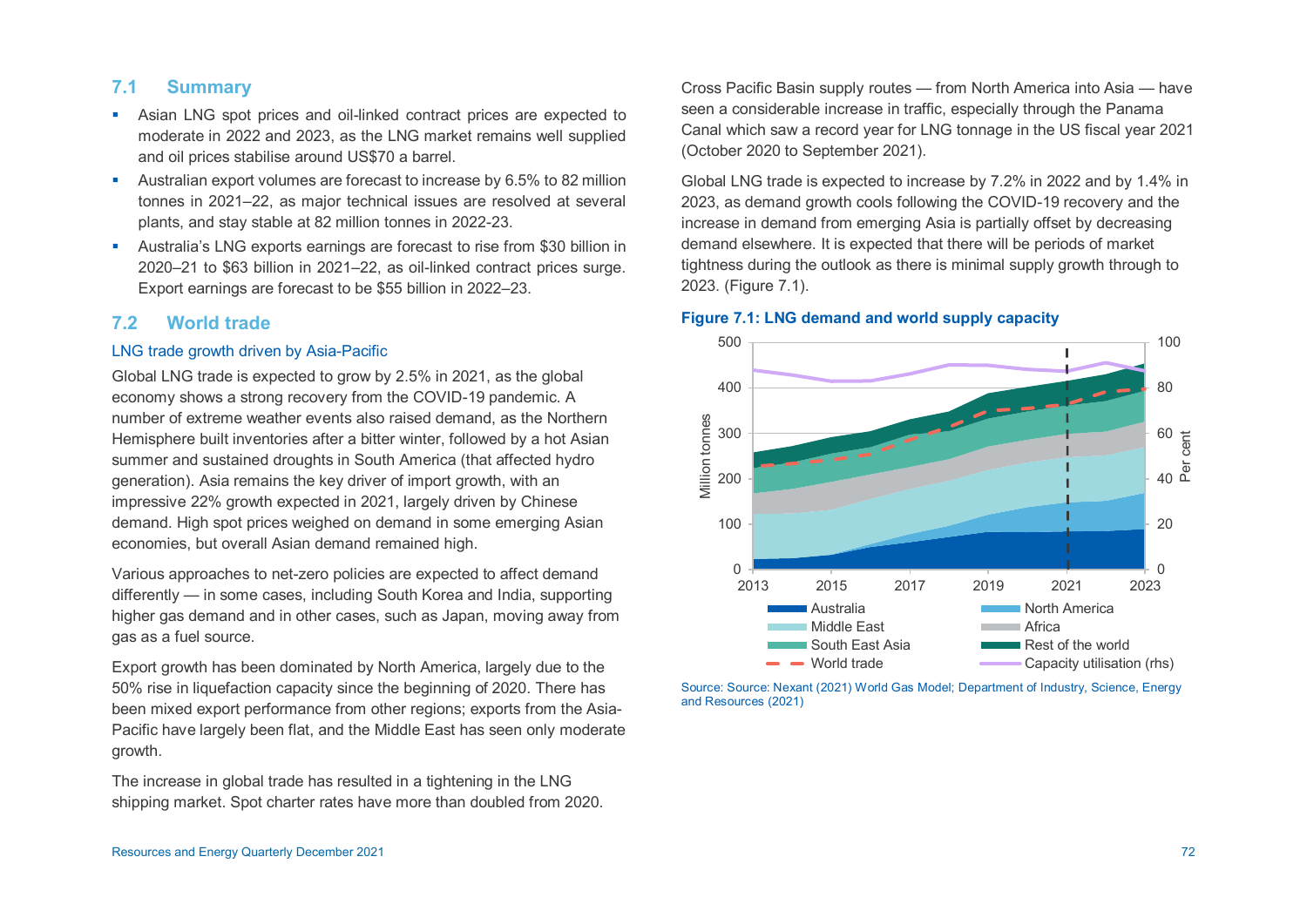# **7.3 World imports**

#### Japanese LNG demand to slow in pursuit of net-zero

Japan imported 61.1 million tonnes of LNG in the first ten months of 2021 — marginally higher year-on-year — as its economy recovered from the impacts of the COVID-19 pandemic. However, LNG demand generally remains on a downward trend, with Japan predicted to lose its position as the top global LNG importer to China during 2021 (Figure 7.2). As at October 2021, Japan had imported 4.4 million tonnes of LNG less than China. Import volumes are not expected to be high in the December quarter: Japanese LNG inventories were at a 5 year high as winter began, allowing Japanese utility companies to avoid buying at high prices. However, cooler than average weather is predicted for Japan over the winter. Against a backdrop of a drawn out nuclear restart process and maintenance at some coal plants, this would drive up gas demand.

Following the announcement of a net zero by 2050 target in October 2020, the Japanese Government approved the 6th Strategic Energy Plan in October 2021, which details provisional power generation mix targets for 2030. The draft plan incorporates a large swing towards nuclear and renewables generation, with the share of gas proposed to decline from 37% to 20%. While increasing nuclear generation has been a centrepiece of Japanese energy policy for some time now, the rate of increase in nuclear power generation remains slow (at 6% of total). As at November 2021, only 10 of 33 potentially operable nuclear reactors are online.

Japan's LNG imports are estimated to be steady at 74 million tonnes in 2021, supported by delays on nuclear power plant restarts caused by safety and anti-terrorism upgrades, as well as local community pressure. LNG imports are expected to fall in 2022 and 2023, due to energy efficiency improvements and higher nuclear output.

#### China forecast to be the world's largest LNG importer in 2021

LNG imports were lower in the September quarter 2021, down 7% yearon-year, due to the high Asian spot prices. High gas prices have led to cuts in usage in the transport sectors and a slowing of demand growth

from the industrial sector, but have not stopped a significant stockpiling effort. LNG consumption in the December 2021 and March 2022 quarters will be highly dependent on weather, with the National Climate Centre predicting a weak-to-moderate La Nina event which may bring colder than average weather and increase demand. The resurgence of COVID-19 outbreaks remains a downside risk to consumption.



#### **Figure 7.2: Asian LNG imports and spot price**

China's demand for gas is expected to increase by around 13% in total over the outlook period — driven by the industrial and residential sectors and ongoing coal-to-gas switching. The Chinese Government's 14th Five Year Plan indicates that gas will play an important role in the energy transition neded to meet its 'carbon-neutral by 2060' pledge. Whilst growth is expected across all supply sources — domestic production, pipeline imports and LNG imports — it is likely that the pace of growth of domestic production and pipeline imports will outstrip LNG in the near term.

It is expected that China will become the world's largest LNG importer in 2021, importing 80 million tonnes of LNG — 6 million tonnes more than Japan. While the share of LNG in Chinese gas demand is estimated to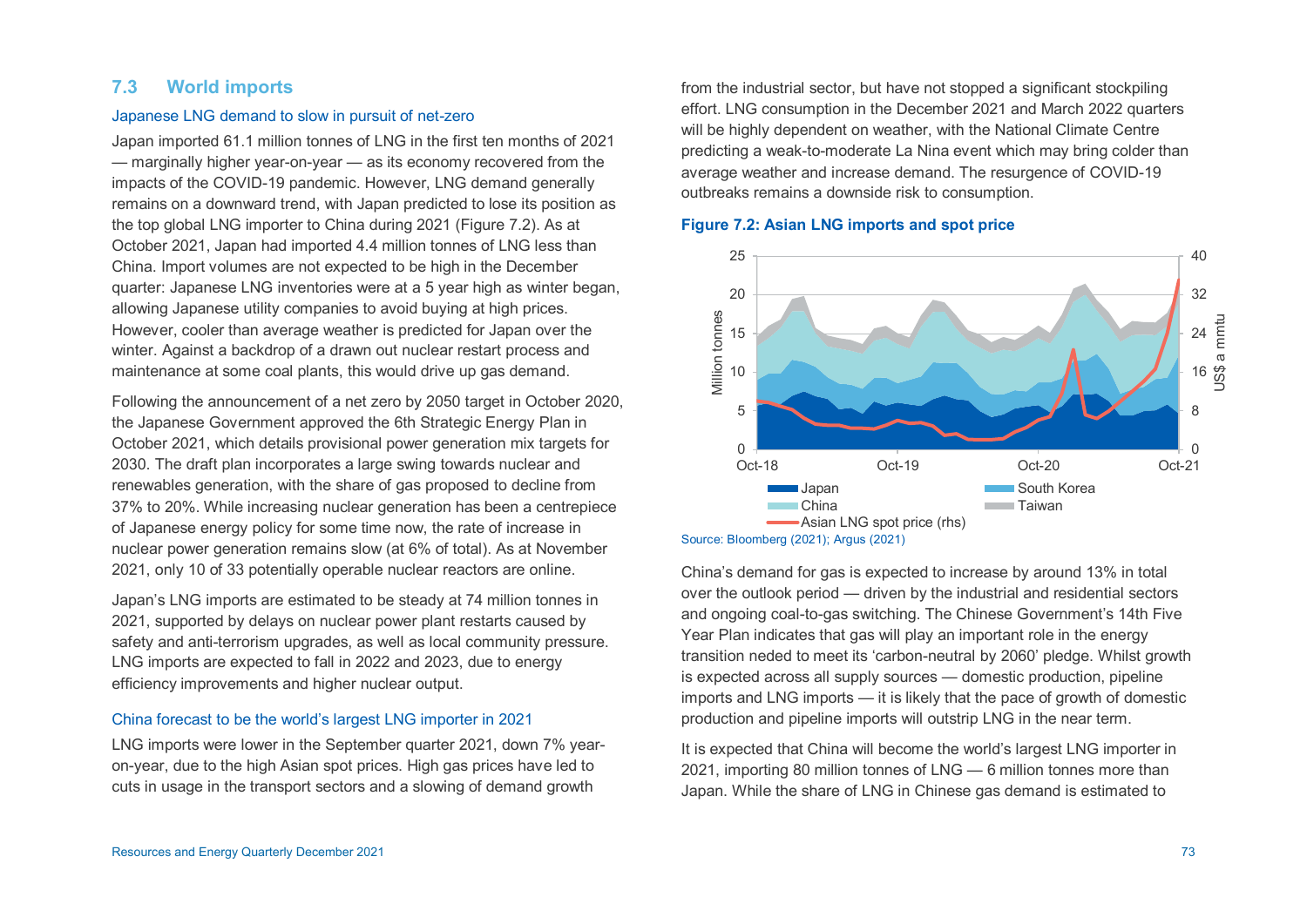decline marginally in 2021 — from 28% in 2020 to 27% — Chinese LNG imports are expected to continue to grow significantly to meet energy demand, rising by an average 5.4% per year over the next two years.

China currently has a pipeline of 24 new or expansion projects under construction to increase regasification capacity. As a result, it is projected that terminal capacity will grow faster than demand during the outlook period. It is also expected that China will increasingly turn to the spot market to source additional LNG, as a considerable gap is emerging between demand for LNG and their contracted volumes.

In 2020, Australia accounted for the largest share of China's LNG imports, at around 43% (Figure 7.3). However, throughout 2021, China has typically sought to diversify its LNG sources, signing new supply contracts with the US and Qatar, and seeking other suppliers on the spot market.



## **Figure 7.3: China's gas supply by source**

Source: Bloomberg (2021); National Bureau of Statistics of China (2021) General Administration of Customs

#### South Korea's LNG demand to increase due to coal-to-gas switching

In 2020, South Korea's LNG imports were weighed down by the combined impacts of the COVID-19 pandemic on power demand, increasing nuclear generation, and high levels of gas inventories. Overall, imports fell 4.8% to 40 million tonnes in 2020. Demand has recovered in 2021, with 38 million tonnes consumed in the first ten months of 2021, up 17% compared to the first ten months of 2020. Growth has been driven by the ongoing economic recovery and the continued trend of coal-to-gas switching. Nuclear power generation is expected to increase in the December quarter, as the Hanbit No. 4 reactor is brought back online, which may adversely impact LNG demand. Growth in LNG imports is expected to be relatively modest in 2022 and 2023, as new nuclear and coal capacity puts downward pressure on LNG usage in the power sector.

Following the announcement of a 'net zero by 2050' target in late 2020, the South Korean Government has released a number of detailed strategies — including the 14th Natural Gas Plan — which outline the country's move to net-zero through an increase in renewables and a move away from both nuclear and coal-fired power generation. These policies are expected to directly support LNG imports through to 2034.

#### Taiwan's LNG demand dependent on new import terminals

In the first nine months of 2021, Taiwan's imports have been strong, reaching 14.5 million tonnes. Gas-fired power generation is expected to continue to grow through the outlook period, as the government pursues a policy which would see all nuclear power phased out by 2025. Gas is expected to make up 50% of the electricity mix by 2025, up from 35% in 2020.

Taiwanese LNG imports are forecast to be fairly stable at 18 million tonnes over the outlook period. Taiwan's existing LNG import terminals are both operating at full capacity. The government has announced three new import terminals are now in the project pipeline. A referendum will be held on 18 December 2021 allowing the public to vote on the proposed location of the first terminal, after concerns were raised by environmental groups.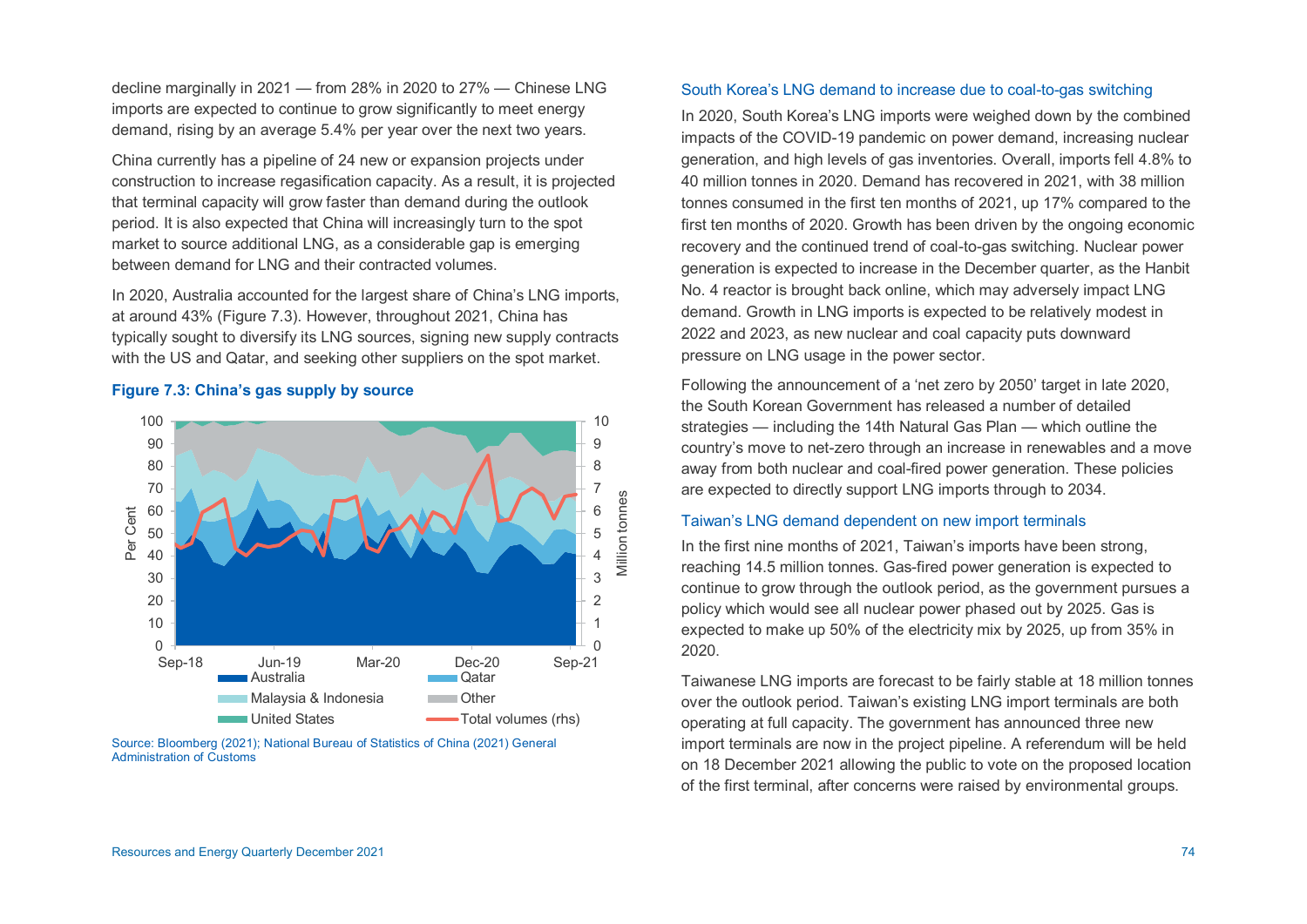#### **Figure 7.4: World LNG import changes**



Notes: Emerging Asia includes India.

# Indian LNG demand remains volatile and price sensitive

India's LNG imports are likely to be lower in 2021 than 2020, with demand mildly impacted by the surge of COVID-19 cases earlier in the year, and then noticeably impacted by the high spot prices later in the year. Indian LNG buyers are highly price sensitive and cut LNG imports as spot prices reached record highs, both in early 2021 and in the second half of the year. Buyers in India left several spot LNG tenders unawarded due to the high prices. India's LNG imports were 3% lower year-on-year in the first nine months of 2021. Overall, 2021 LNG imports are expected to be around 24 million tonnes, 8% lower than in 2020.

Looking forward, India's LNG demand growth depends on a number of factors. In the near term, domestic gas output will continue to surge, with output expected to rise 17% in 2021, and further gains expected in 2022 and 2023. In addition, a range of infrastructure — including import terminals and pipeline connections to transmission systems — is expected to come online over the outlook period, lifting LNG demand prospects.

#### European imports down as cargoes diverted to Asia

Europe is currently experiencing an energy shortage, with prices for oil and gas rising to well above recent averages. This is forcing gas-to-coal switching at a time when coal prices are also historically high. A number of factors have contributed to the current crisis. Energy demand has surged, as the economy recovers from the COVID-19 pandemic amidst a successful vaccine roll-out. Extreme weather events — including a colderthan-average winter in 2020–21 — have further added to demand. On the supply side, lower than expected renewable generation has coincided with supply chain disruptions, including lower Russian pipeline gas flows and low domestic production in Europe. As a result, European gas prices have soared, with TTF prices increasing over 500% year-on-year.

Whilst Europe has traditionally played a key role in balancing the global LNG market — absorbing excess supply through to its extensive storage capacities — it has entered the 2021–22 winter with gas inventories significantly below its 5-year average. As Asian economies, especially Japan, Korea and China, have endeavoured to replenish gas stockpiles over 2021, there has been increased competition for spot LNG cargoes, and Europe has routinely been priced out. As a result, overall LNG imports are expected to be slightly down in 2021.

The European gas market is expected to be tight for some time — with limited signs of any significant increase in Russian supply and continued demand competition from Asian countries. The level of Europe's gas inventories at the end of winter will be a significant factor in the tightness of the market throughout 2022. BNEF modelling predicts that a colderthan-average winter could see Europe's storage fall as a low as 4%.

Looking forward, European LNG import demand is forecast to fall, reflecting the ramp up of two new gas pipelines and a general softening of gas demand (Figure 7.4). The Trans Adriatic Pipeline began commercial operations in November 2020, and has an annual nameplate capacity of 10 billion cubic metres (about 7.4 million tonnes of LNG). In the first half of 2021, 3 billion cubic metres were delivered through the pipeline, with more than 5 billion cubic metres expected over 2021 as a whole.

Source: Nexant (2021) World Gas Model; Department of Industry, Science, Energy and Resources (2021)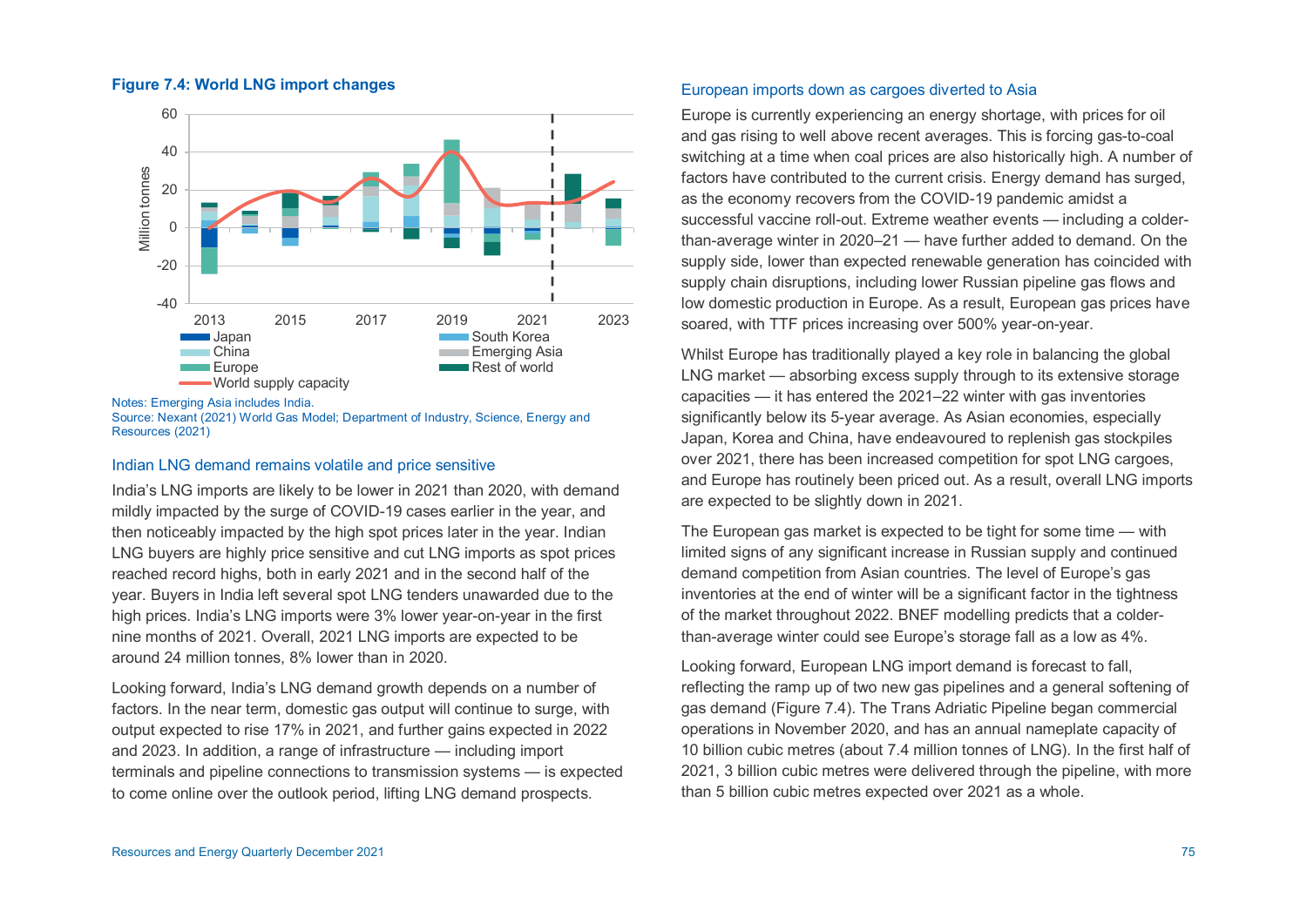The other European gas pipeline, Nord Stream 2, has faced delays due to geopolitical tensions. The first line has been laid, and US President Biden announced in May 2021 that the US Government was waiving sanctions on the companies involved with Nord Stream 2. Gas is not expected until January 2022 at the earliest. The pipeline will transport up to 55 billion cubic metres of pipeline gas each year from Russia to Germany (equivalent to 40 million tonnes of LNG).

As a result of assumed higher pipeline gas imports, European LNG imports are forecast to fall from 82 million tonnes in 2020 to 69 million tonnes in 2023.

# Emerging Asia to significantly increase LNG imports

Other South and South-East Asian economies were a major source of demand growth in late 2020 and throughout 2021. Unlike India, both Bangladesh and Pakistan's LNG imports have been resilient to high prices and COVID-19 disruptions this year. Pakistan's LNG imports are estimated to grow by 14% in 2021, compensating for domestic gas decline and growing industrial demand in the wake of the recovery from the COVID-19 pandemic. Bangladesh's LNG imports are estimated to grow by 17% in 2021, led by the industrial and energy sectors. In the short term, regasification capacity is hindering further growth, however, both nations have set plans to add further capacity.

Over the outlook period, imports by emerging Asian economies are expected to increase, due to declining domestic gas production, the expansion of gas-fired power generation and new LNG infrastructure developments. Individually, these countries are relatively small importers of LNG, but collectively are expected to account for a noticeably larger share of global LNG demand. The region (including India) is forecast to import 84 million tonnes of LNG in 2023; 44% higher than 2020 volumes (Figure 7.5).

#### **Figure 7.5: LNG imports from emerging Asian countries**



Source: Nexant (2021) World Gas Model; Department of Industry, Science, Energy and Resources (2021)

# **7.4 World exports**

#### Outlook for investment in new supply looks promising

In 2020, weak spot LNG and oil prices, along with the general uncertainty from the COVID-19 pandemic, caused multiple final investment decision (FID) deferrals. Only one liquefaction project was approved — Sempra Energy's 2.5 million tonnes per annum (mtpa) Costa Azul project in Mexico. At the end of 2020, global LNG capacity was about 450 mtpa, with another 125 mtpa of capacity being built or sanctioned for development.

However, with high spot prices and global demand for LNG showing no signs of slowing down, investment momentum has been building. 45 mtpa of new capacity has been sanctioned to date in 2021. A FID was made on Qatar Petroleum's 33 mtpa North Field East project, worth US\$29 billion and potentially the world's largest LNG project by capacity. Woodside made a FID on the \$16.5 billion Scarborough and Pluto Train 2 project in late November.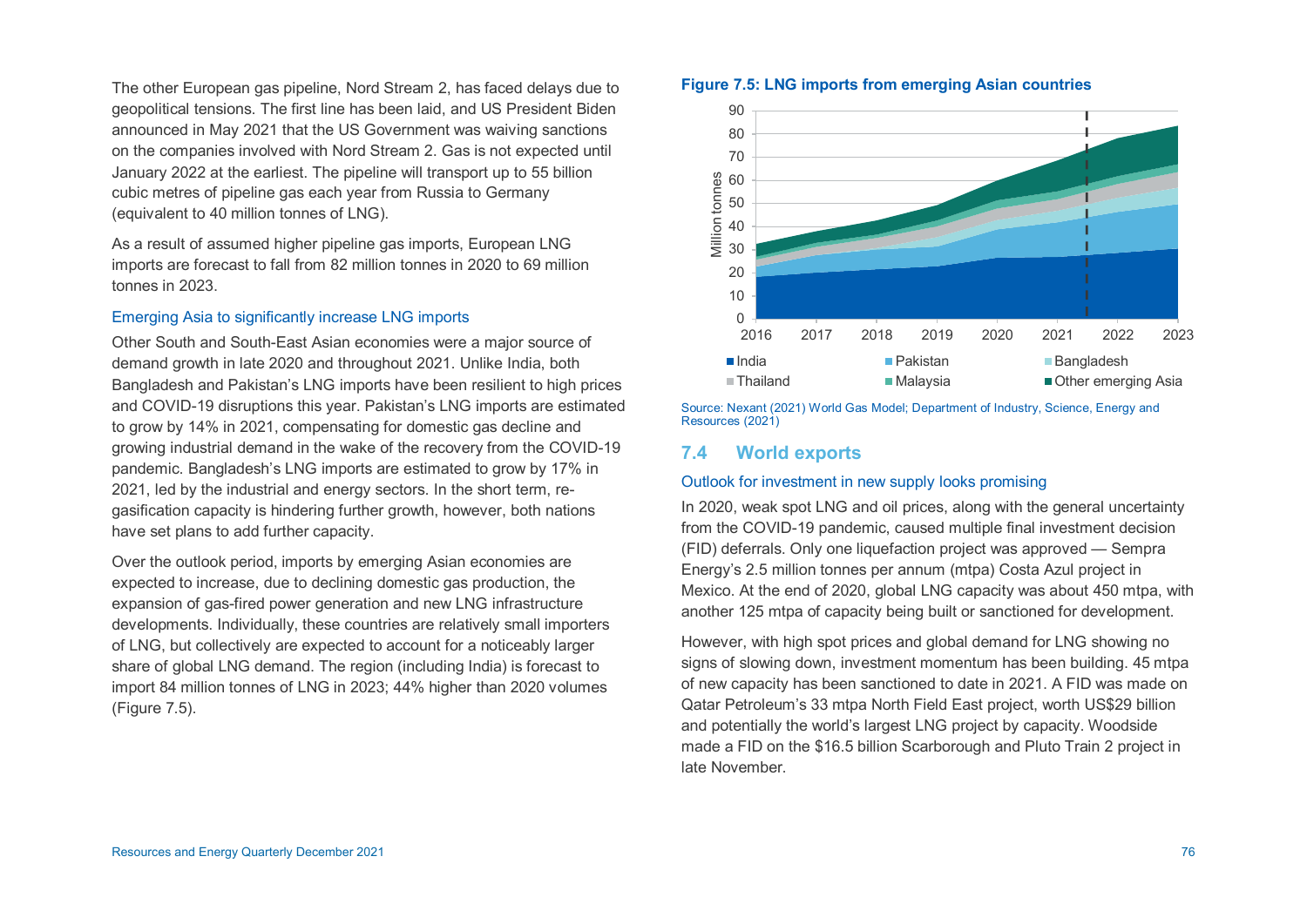There is a significant pipeline of projects expected to make FID in 2022. These projects span the US, Canada, Qatar and Russia, and could result in over 82 million tonnes of additional capacity being sanctioned. With a majority of these projects not starting production until after 2025, it is likely there will be significant periods of market tightness over the outlook period, as global demand increases rapidly but supply is largely constrained.

#### US exports to rise in the short-term

Despite record lows in the US in mid-2020, US LNG exports recovered strongly in the latter half of 2020, to reach record-highs in March 2021. Since then, export volumes have stabilised between 5.6 and 6.6 million tonnes each month; a historical high. The June quarter 2021 saw the highest LNG exports on record at 18.6 million tonnes. The September quarter, which included some routine maintenance, was close behind at 18.4 million tonnes. The large price differences between the domestic Henry Hub price and the spot prices in European and Asian markets has been driving higher than average US LNG exports. Exports are expected to remain strong in the December quarter 2021, with no routine maintenance scheduled. High prices are expected to see exports remain strong heading into 2022.

It is expected that the Calcasieu Pass facility and the Sabine Pass Train 6 will begin ramping up production in late 2021 or early 2022, with first shipments some time afterwards. These two projects combined could eventually add 15 million tonnes of liquefaction capacity. However, the Calcasieu facility is likely to have a very gradual ramp up, due to its modular infrastructure.

#### Qatar exporting at maximum capacity

Amidst the energy crisis and strong global demand for LNG, the Qatari Government has stated that the nation is operating at maximum capacity and is unable to increase exports to boost global supply. Significant investments have been made to expand Qatar's LNG capacity, most notably the \$US29 billion North Field East project — scheduled for completion in late 2025. This project could lift Qatar's export capacity to about 110 million tonnes, from its current 79 million tonnes.

#### **Figure 7.6: Outlook for global LNG exports**



 $2020$  2021 2022 2023

#### Source: Nexant (2021) World Gas Model; Department of Industry, Science, Energy and Resources (2021)

Qatar's LNG exports are forecast to be relatively steady between 2021 and 2023, at about 79 million tonnes, with high levels of capacity utilisation (Figure 7.6).

Shipping data indicates that Qatar was likely the world's largest LNG exporter in 2020, slightly surpassing Australia. However, given the marginal difference between the two country's exports, and uncertainty surrounding the precise level of Qatar's LNG exports, an accurate assessment is difficult. However, Australia is expected to export higher amounts than Qatar over the outlook period.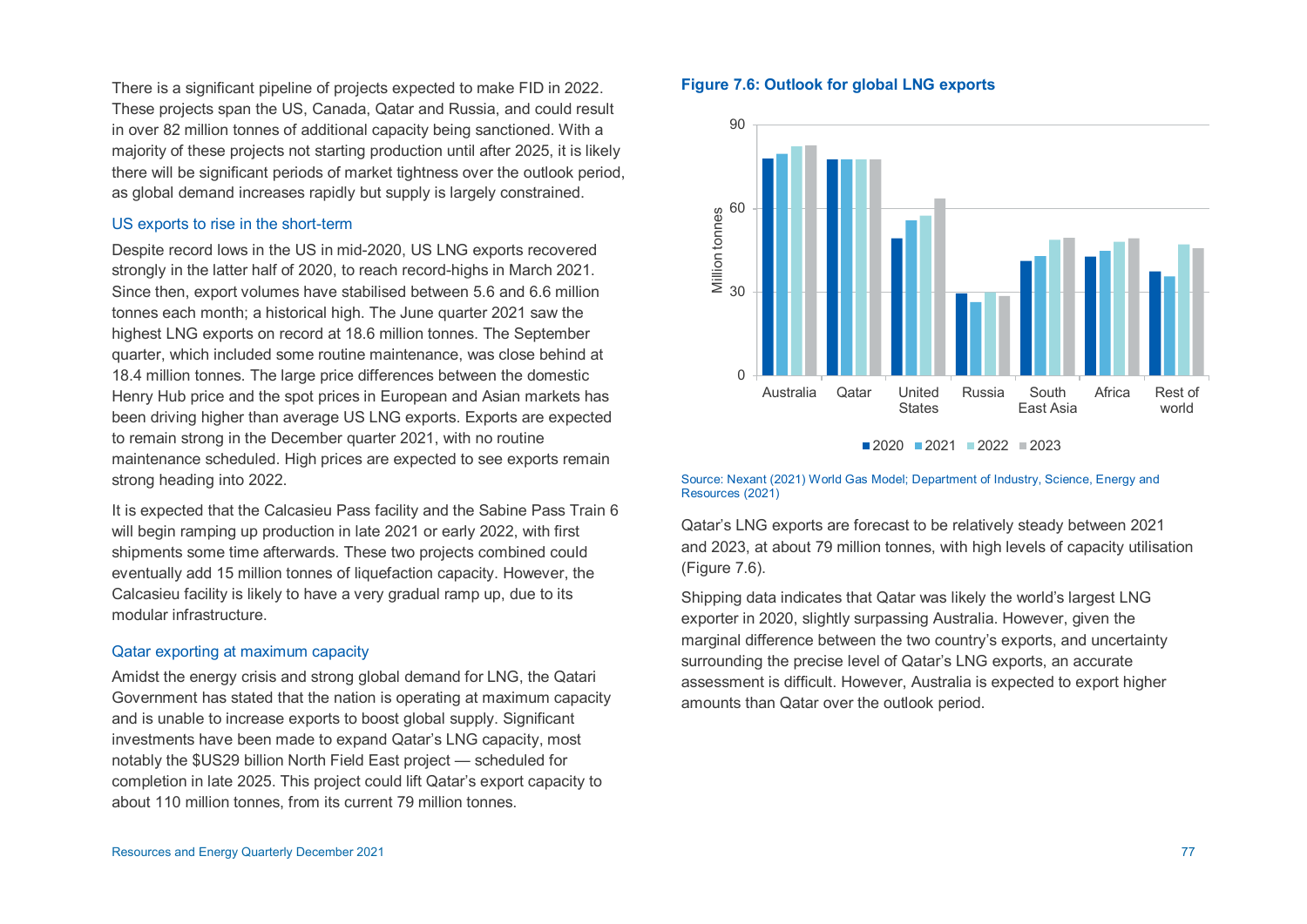# **7.5 Prices**

#### LNG spot prices have continued to show extreme volatility

Asian LNG spot prices have been highly volatile throughout 2021. Low inventories left the market vulnerable to supply problems and stronger than expected demand. Prices spiked to a record price of US\$39.7 a mmBtu on 13 January 2021 (due to a bitterly cold Northern Hemisphere winter), before falling back. After averaging US\$9.95 a mmBtu in May, the price rose to US\$35.1 a mmBtu in October. On 6 October 2021, prices broke the record for a second time in 2021, reaching US\$42.1 a mmBtu.

The steady increase in North East Asian spot prices has been driven by a number of factors, including the 'energy crisis' that has been occurring throughout Europe and parts of Asia. A colder-than-average Northern Hemisphere winter of 2020–21 left both Asia and Europe with heavily depleted gas storage levels, leading to increased competition in the spot market as both major importing regions sought to complement contracted cargoes. Against this backdrop, in Europe lower renewable generation, lower levels of domestic gas supply and interruptions to Russian pipeline supply have all pushed TTF and NBP prices to extremely high levels. The Asian LNG spot price has tracked closely to the TTF price over this period, as arbitrage plays kicked in. Against this backdrop, there were also significant supply disruptions to the global LNG market, which peaked in May-June 2021. These disruptions removed as much as 17 million tonnes of capacity from the market, largely due to maintenance deferred from 2020 due to COVID-19.

North-East Asian spot prices are expected to average US\$33.5 a mmBtu in the December quarter 2021. Prices are expected to hold at a relatively high level through the rest of the Northern Hemisphere winter, although this will be dependent on the severity of the winter weather. Winter storage levels in Japan and Korea are very healthy, while Europe is still sitting well below its 5 year average. In this environment, a repeat of last winter's harsh conditions could push European storage as low as 4% which would have a significant impact on prices in 2022. Against this backdrop of market tightness, prices have been highly responsive to any supply-side

announcements — for example on 17 November, North Asian spot prices jumped US\$4.50 on the announcement of unplanned maintenance at Australia's Gorgon facility.

## **Figure 7.7: Global gas and LNG prices, monthly**



Notes: ANEA is the Argus Northeast Asia spot price. LNG prices are DES (Delivered Ex Ship), which include shipping and insurance. Source: Argus (2021); Bloomberg (2021)

The price is expected to average US\$31.8 a mmBtu in the March quarter 2022. After this, prices are expected to fall noticeably. Prices are expected to average US\$17.3 a mmBtu for the remainder of 2022, and US\$13.1 a mmBtu in 2023. Prices are expected to pick up in the December quarter 2022, reflecting higher demand in the northern hemisphere winter (Figure 7.8).

#### Oil-linked prices forecast to remain high for some time

Almost 70% of the LNG traded in Asia is sold via long-term contracts that link the price of the LNG to the price of oil (commonly the Japanese customs-cleared crude price), typically with a lag of around three to six months — depending on contractual arrangements.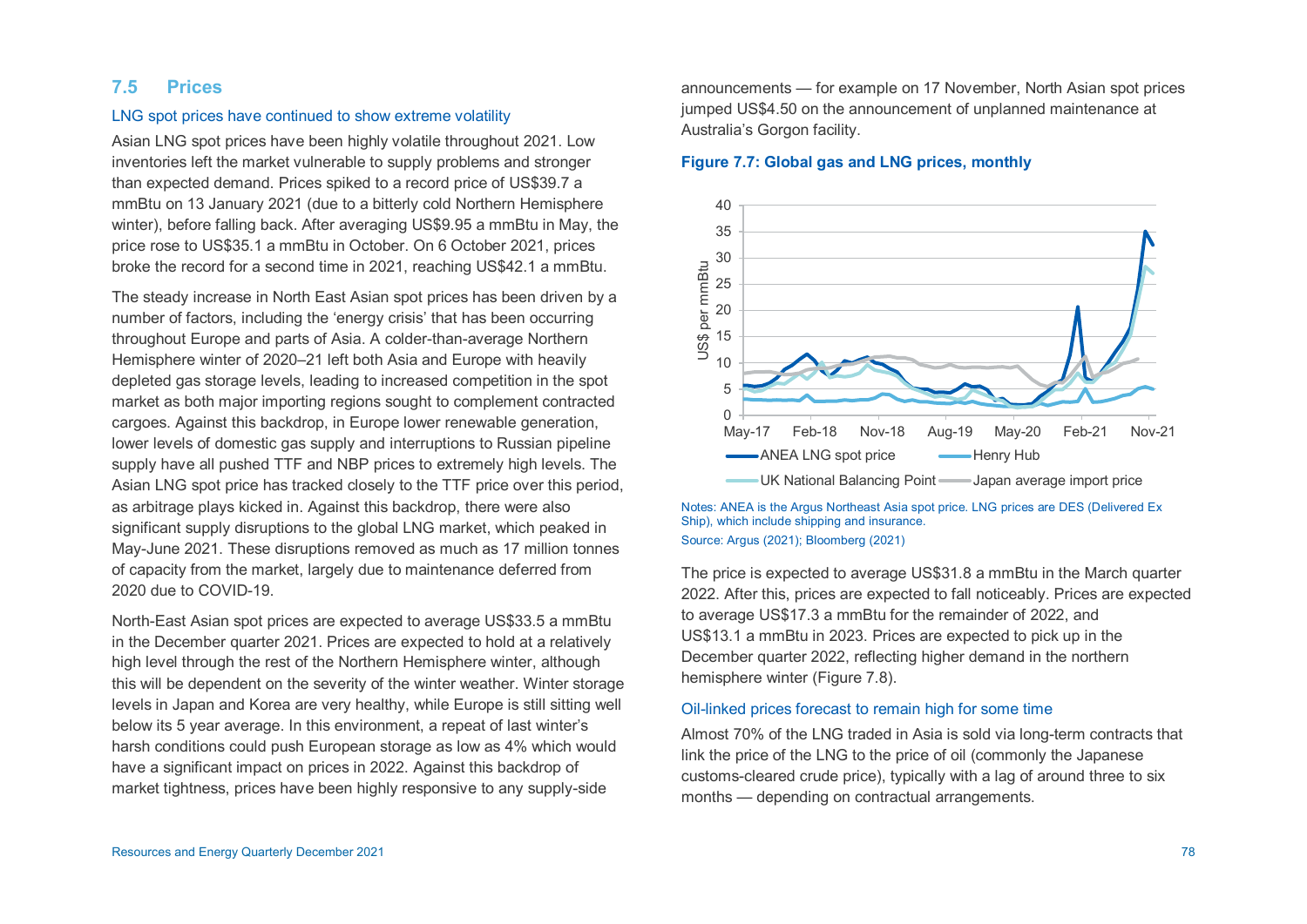Oil prices averaged US\$73 a barrel in the September quarter 2021, driven by supply restraint by major producers — especially OPEC+ members and a strong rebound in consumption. Due to the contract lag of several months, these oil prices were reflected in LNG contract prices in the December quarter 2021 and into the March quarter 2022.





Notes: ANEA is the Argus Northeast Asia spot price. LNG prices are DES (Delivered Ex Ship), which include shipping and insurance. The long-term oil-linked contract price is indicative, and is estimated at 14% of the 3-month lagged JCC oil price plus shipping. Source: Argus (2021); Bloomberg (2021); Department of Industry, Science, Energy and Resources (2021)

Contract prices are bound to have increased further in the December quarter 2021, reflecting ongoing oil price gains. In the first two months of the December quarter 2021, oil prices were sitting consistently above US\$80 a barrel, although some nations are looking at taking measures to ease the oil price by releasing reserves. In the December quarter 2021, oil prices are expected to average about US\$79 a barrel (see *Oil chapter*).

Over the outlook period, oil-linked contract LNG prices are expected to fall slightly, as oil prices settle back. Oil prices are forecast to settle at around US\$70 a barrel over the outlook period. However, current high prices are likely to continue to flow through LNG contracts for another 12 months.

# **7.6 Australia**

#### Australia's LNG export volumes recovering from production issues

Australia's LNG export volumes have been relatively resilient throughout the COVID-19 pandemic, with fluctuations in export volumes largely explained by technical issues and routine maintenance. In the September quarter 2021, Australia's LNG exports totalled 21.4 million tonnes, up 14.4% quarter-on-quarter and 16.2% year-on-year. The increase in production has largely been driven by the resolution of issues at Gorgon, Prelude and Ichthys LNG plants in the June quarter.

Production at Gorgon has increased following the completion of repair works at the end of July. Production has been limited since May 2020, when technical issues were detected in the heat exchanger of Train 2. After repairs were completed, Train 1 was taken offline for inspection, and similar issues to Train 2 were found in January 2021. Production in the September quarter was up 53% on the June quarter 2021, and up 55% year-on-year. Production in the September quarter was 4.1 million tonnes, which is 0.2 million tonnes above nameplate capacity.

Prelude FLNG has also gone through significant production disruptions, and was offline between February 2020 and January 2021. Production has been slowly increasing, with 0.8 million tonnes of LNG shipped in the September quarter. This was around 89% of nameplate capacity on a quarterly basis. Production was up 54% compared to the June quarter.

Ichthys also experienced technical issues and routine maintenance in the June quarter, only operating at 54% of nameplate capacity. These issues were resolved in the September quarter with the facility producing above nameplate capacity.

These improvements in production have outstripped the lower production (comparing the September quarter 2021 to the June quarter 2021) from the North-West Shelf (NWS), Pluto and APLNG in the September quarter, all due to extensive routine maintenance.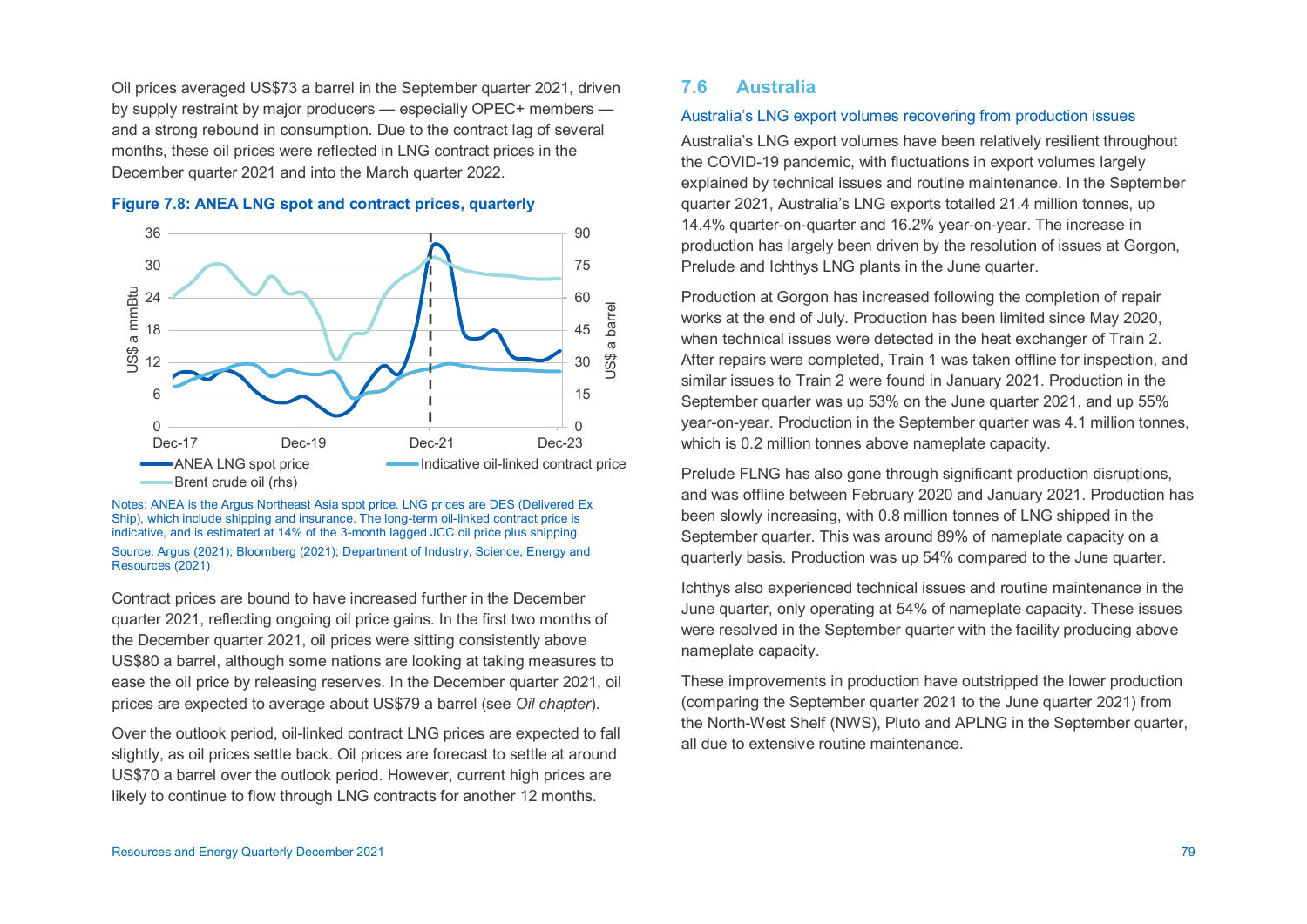#### Australia's export earnings recovering off the back of strong oil prices

In the September quarter 2021, Australia's LNG export earnings increased to \$14.2 billion, up 62% quarter-on-quarter and 134% year-on-year (compared to the September quarter 2020). Export earnings were supported by both high LNG spot prices, averaging US\$18.3 a mmBtu in the September quarter (See *Prices* section) and recovering oil prices.

Around three-quarters of Australian LNG is sold via long-term contracts that link the price of LNG to the price of oil with a lag of around three to six months, depending on contractual arrangements. LNG contract prices in the September quarter reflect Brent oil prices from the March (US\$61 a barrel) and June (US\$69 a barrel) quarters, which are considerably higher than corresponding quarters in 2020.

#### LNG export volumes expected to return to above pre-COVID-19 levels

With the resolution of major issues at both Gorgon and Prelude in the first half of 2021, export volumes are expected to recover in 2021–22 to exceed pre-COVID-19 levels, and then remain at about 94% of nameplate capacity. However, shutdowns at both Prelude and Gorgon late in the December quarter present a down-side risk to the volume forecasts, with considerable undertainty as to when the issues will be resolved.

Following a slower year for investment due to the COVID-19 pandemic, a number of FIDs have been announced in 2021. In January 2021, Santos announced a FID for an infill drilling program in the Bayu-Undan field. Production commenced in late July 2021, with initial outcomes better than expected. This program will extend output at the Darwin LNG facility, which was previously expected to halt production in 2022. This investment decision is expected to narrow the time between its depletion and the start-up of the Barossa backfill project. Santos announced a FID for Barossa on 30 March 2021, and is expecting initial gas production in the first half of 2025. Barossa is expected to extend the facility life of Darwin LNG by around 20 years.

Beach Energy inked a deal with BP Singapore to supply 3.45 million tonnes of LNG from the Waitsia gas project, processed through the NWS LNG facility, under a 5 year agreement to begin in 2023. The price structure is linked to both Brent and North East Asian spot prices, with downside price protection. It is meant to be one of the lowest cost LNG projects globally, competing on cost with the Qatari projects.



#### **Figure 7.9: Australia's LNG exports**

Source: ABS (2021) International Trade in Goods and Services, 5368.0; Department of Industry, Science, Energy and Resources (2021)

Woodside announced a FID on the Scarborough and Pluto Train 2 project on 22 November 2021.The Scarborough to Pluto LNG expansion — where a second gas processing train would be constructed, adding capacity of 5mtpa — is the only substantial expansion to Australia's LNG capacity in the investment pipeline. At \$16.5 billion, this is the largest investment in Australia's upstream LNG capacity in over a decade.

According to Woodside, capacity utilisation at the NWS is expected to decline in 2022, as reserves at existing fields are depleted. NWS has secured short-term infill from Pluto (for the period 2022–2025) and Waitsia (for the period 2023–2028), which both have shorter lead times. However, large scale backfill projects are required for the longer term. Given the complex commercial arrangements associated with the NWS and high capital costs, there is potential for further backfill project delays. Browse is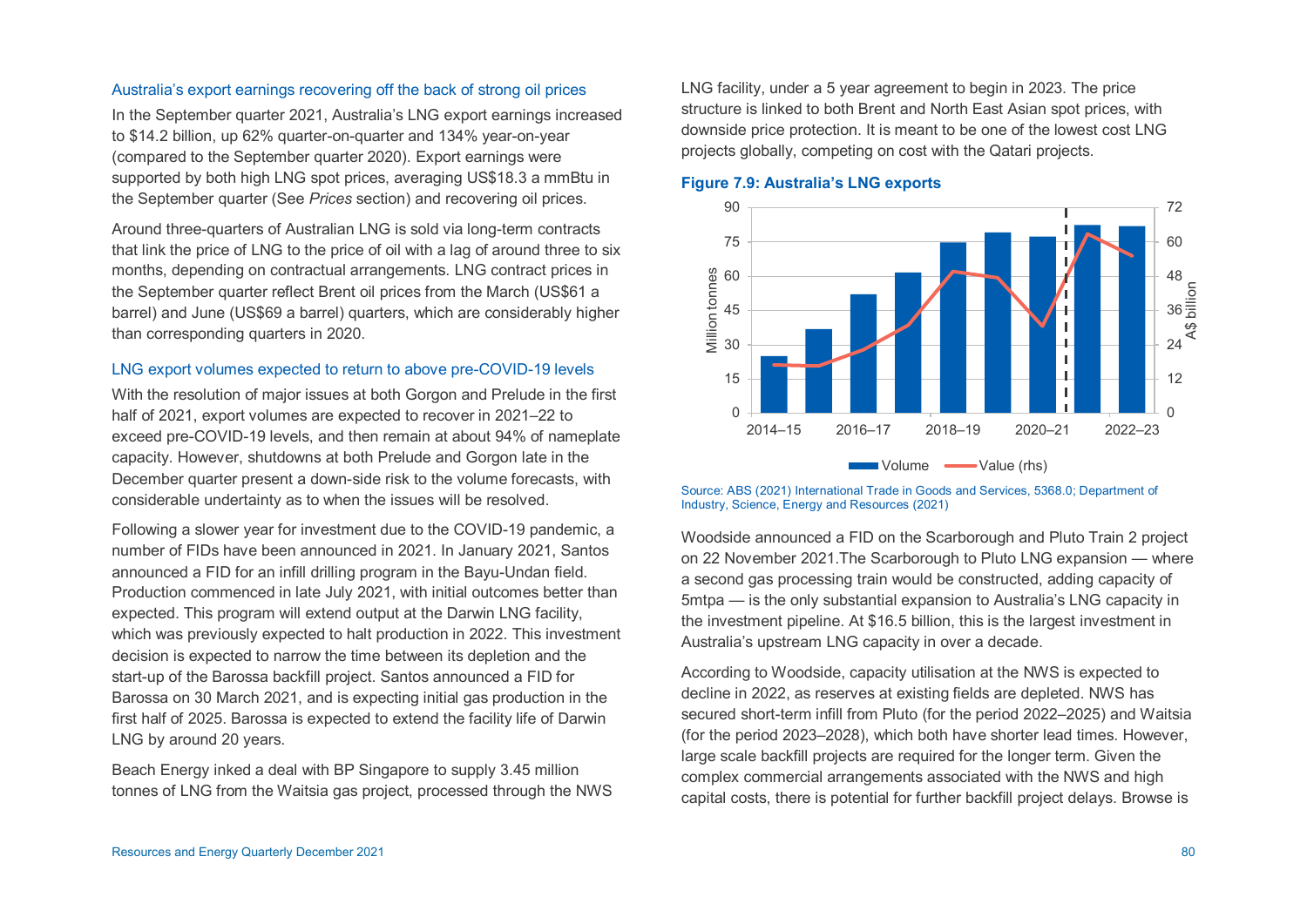earmarked as backfill to the NWS, but FID for this project has been deferred until at least 2023, citing weak market conditions.

After a strong first quarter, LNG exports are forecast to rebound to around 82 million tonnes in 2021–22. In 2022–23, Australian exports are expected to remain at around 82 million tonnes.

#### Higher prices expected to lift Australia's LNG export earnings

Australia's LNG export earnings fell sharply in 2020–21, down to \$30 billion from \$48 billion in 2019–20 (Figure 7.9). The majority of this decline was due to weak contract prices, particularly in the September and December quarters of 2020.

LNG export earnings are forecast to increase to \$63 billion in 2021–22. Oil-linked contract prices are expected to be higher than pre-COVID-19 levels, and earnings will also be boosted by high Asian LNG spot prices. Export values in 2022–23 are forecast to be \$55 billion, as export prices fall in line with oil prices and spot prices stabilise.

#### Uncertainty surrounds the next wave of investment

The outlook for the next wave of investment in Australian LNG projects improved in 2021, following a number of FID defferals in 2020 due to weak market conditions (see the *Resources and Energy Major Projects 2021* publication). Most LNG projects in the investment pipeline are backfill projects — required to support the ongoing operation of existing LNG facilities.

In the next few years, it is likely that at least one import terminal will be constructed and commence importing LNG. Five potential projects have been proposed, all concentrated in south eastern Australia. The Port Kembla LNG import terminal proposed by Australian Industrial Energy (AIE) has not achieved FID, but appears to be the most advanced of the five projects. AEMO's 2021 GSOO considers the project to be 'committed', with all necessary approvals in place to commence implementation. AIE has signed a project development agreement with Jemena to connect the terminal to the Eastern Gas Pipeline, and also recently signed an

agreement with Norwegian firm Hoegh to supply the floating storage and regasification unit (FSRU). The terminal is expected to be operational by mid-2023. It is likely that only one LNG import terminal in south eastern Australia will be required in the short term (to 2027).

#### Revisions to the outlook

Australia's LNG export earnings have been revised up by \$6.8 billion in 2021–22, and by \$4.5 billion in 2022–23, reflecting higher assumed LNG spot prices and oil-linked contract prices.